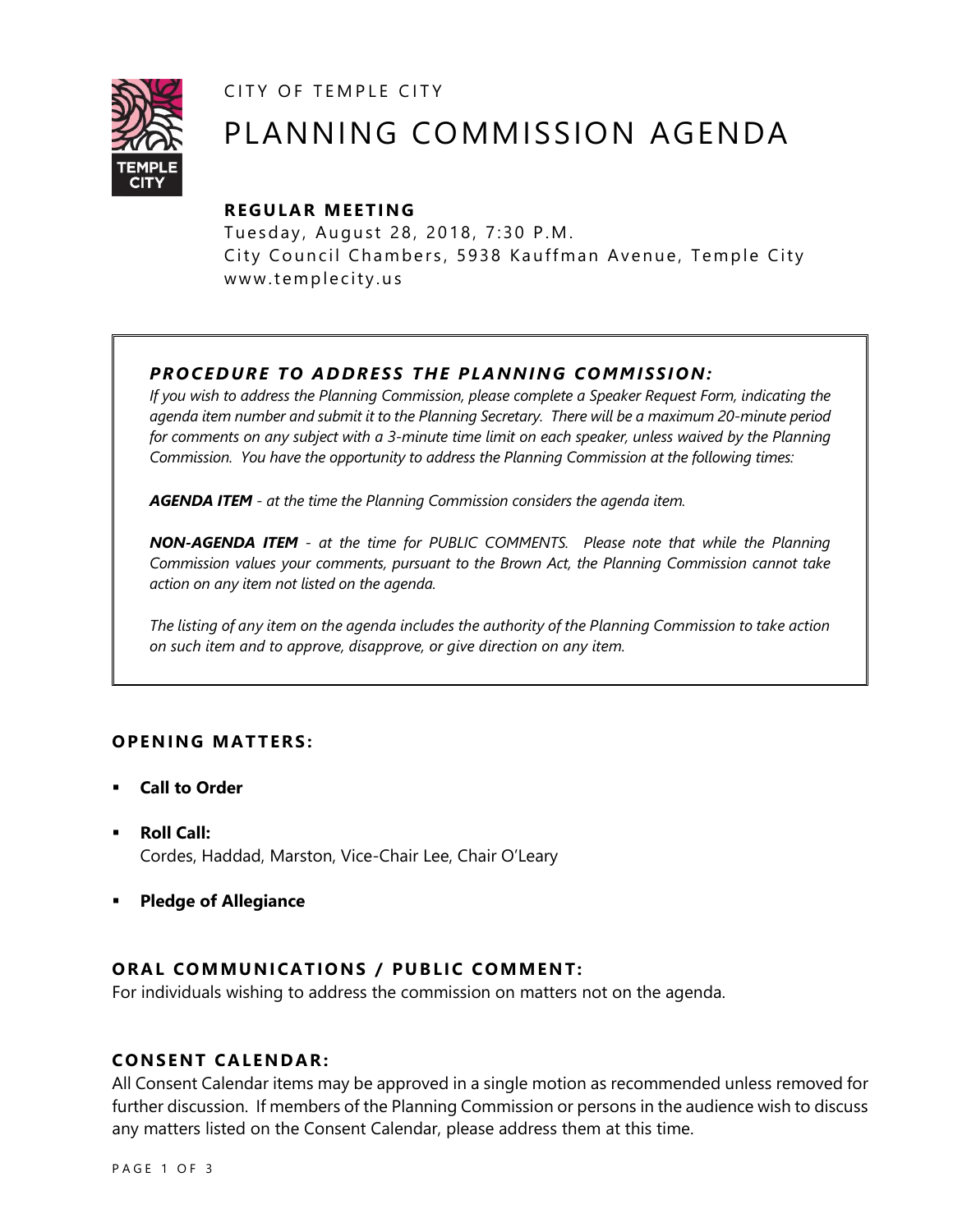**1.** [Planning Commission Minutes August 14, 2018.](http://templecity.us/DocumentCenter/View/10877/Draft-Planning-Commission-Minutes---08142018)

#### **WORKS HOP:**

**2. PL 18-1198.** The City is updating the Zoning Code to conform to the newly adopted Mid-Century General Plan. This workshop will focus on sign regulations.

| Files:           | <b>Staff Report and Attachments 1 and 2</b><br>Attachment 3 - Draft Sign Code                                                                          |
|------------------|--------------------------------------------------------------------------------------------------------------------------------------------------------|
| Zones:           | All                                                                                                                                                    |
| Recommendation:  | 1. Receive staff's presentation<br>2. Ask questions of staff<br>3. Take public comment<br>4. Provide direction to staff on amendments to the Sign Code |
| Project Planner: | Scott Reimers, Planning Manager<br>sreimers@templecity.us                                                                                              |

## **D ISCUSSION ITEMS: NONE**

#### **FUTURE AGENDA ITEMS AND REPORTS:**

## **3. Planning Manager's Report**

Update on current projects and future agenda items.

#### **4. Comments from Commissioners**

#### **ADJOU RNMENT:**

**5.** Adjourn to the Planning Commission Meeting of September 11, 2018 at 7:30 p.m., City Council Chambers, Civic Center, 5938 Kauffman Avenue, Temple City.

If you wish to appeal any decision of the Planning Commission, you must do so within fifteen (15) days of the Planning Commission action. Please contact the Community Development Department for information regarding the appeal process.